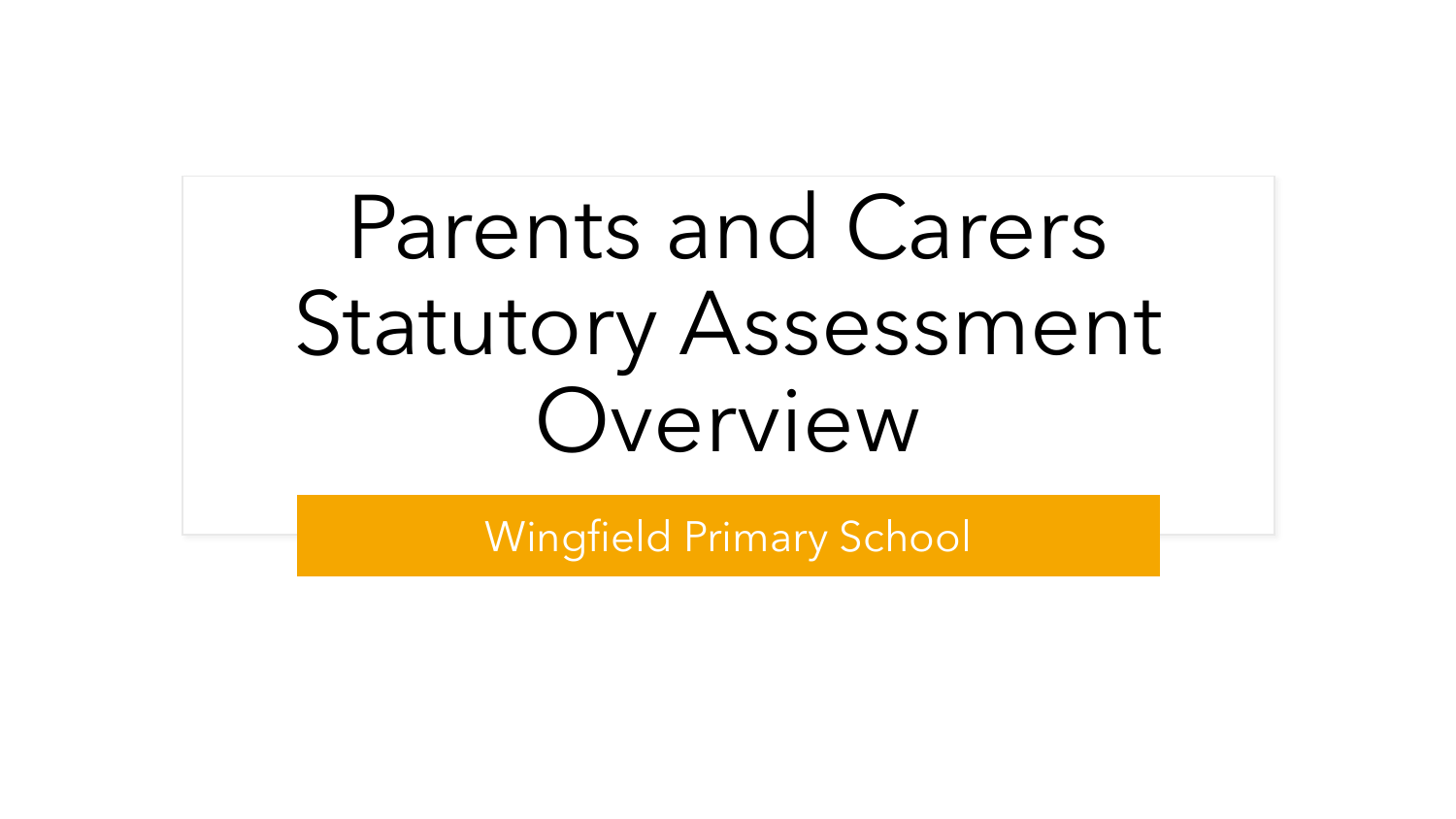#### This year sees the return of all statutory assessments

|                                   | <b>Which Year</b><br><b>Group?</b>                                     | <b>When?</b>              |
|-----------------------------------|------------------------------------------------------------------------|---------------------------|
| Phonics<br><b>Screening Check</b> | Y <sub>1</sub><br>(and children in Y2 who<br>did not pass in Autumn 2) | w.b. June 6 <sup>th</sup> |
| <b>KS1 SATs</b>                   | Y2                                                                     | <b>Throughout May</b>     |
| Multiplication<br>Checker         | Y4                                                                     | w.b. June 13th            |
| <b>KS2 SATs</b>                   | Y6                                                                     | May 9th - 12th            |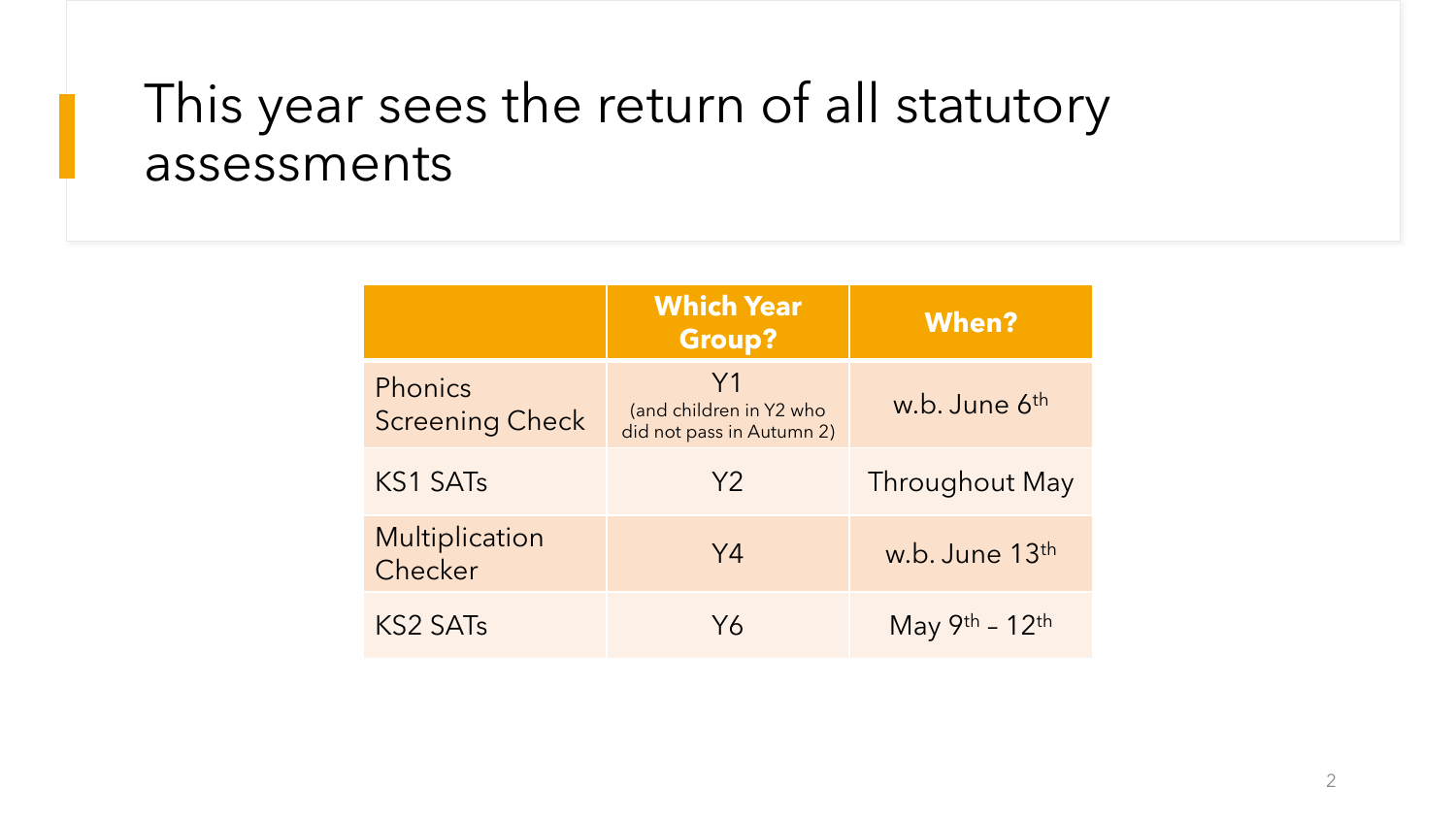#### Access arrangements

Access arrangements are used in any year group to support pupils with:

difficulty reading

difficulty writing

difficulty concentrating

processing difficulties

a hearing impairment

a visual impairment

English as an additional language

Teachers will evidence these barriers to learning. The arrangements to support these pupils will take the form of additional time, adaptations to papers, early opening of papers, compensatory marks for spelling, scribes or additional resources (such as word processors).

KS1 access arrangements: [https://assets.publishing.service.gov.uk/government/uploads/system/uploads/attachment\\_data/file/1031079/2022\\_key\\_stage\\_1\\_access\\_arrangements\\_guidance.pdf](https://assets.publishing.service.gov.uk/government/uploads/system/uploads/attachment_data/file/1031079/2022_key_stage_1_access_arrangements_guidance.pdf)

KS2 access arrangements: [https://assets.publishing.service.gov.uk/government/uploads/system/uploads/attachment\\_data/file/1031081/2022\\_key\\_stage\\_2\\_access\\_arrangements\\_guidance.pdf](https://assets.publishing.service.gov.uk/government/uploads/system/uploads/attachment_data/file/1031081/2022_key_stage_2_access_arrangements_guidance.pdf)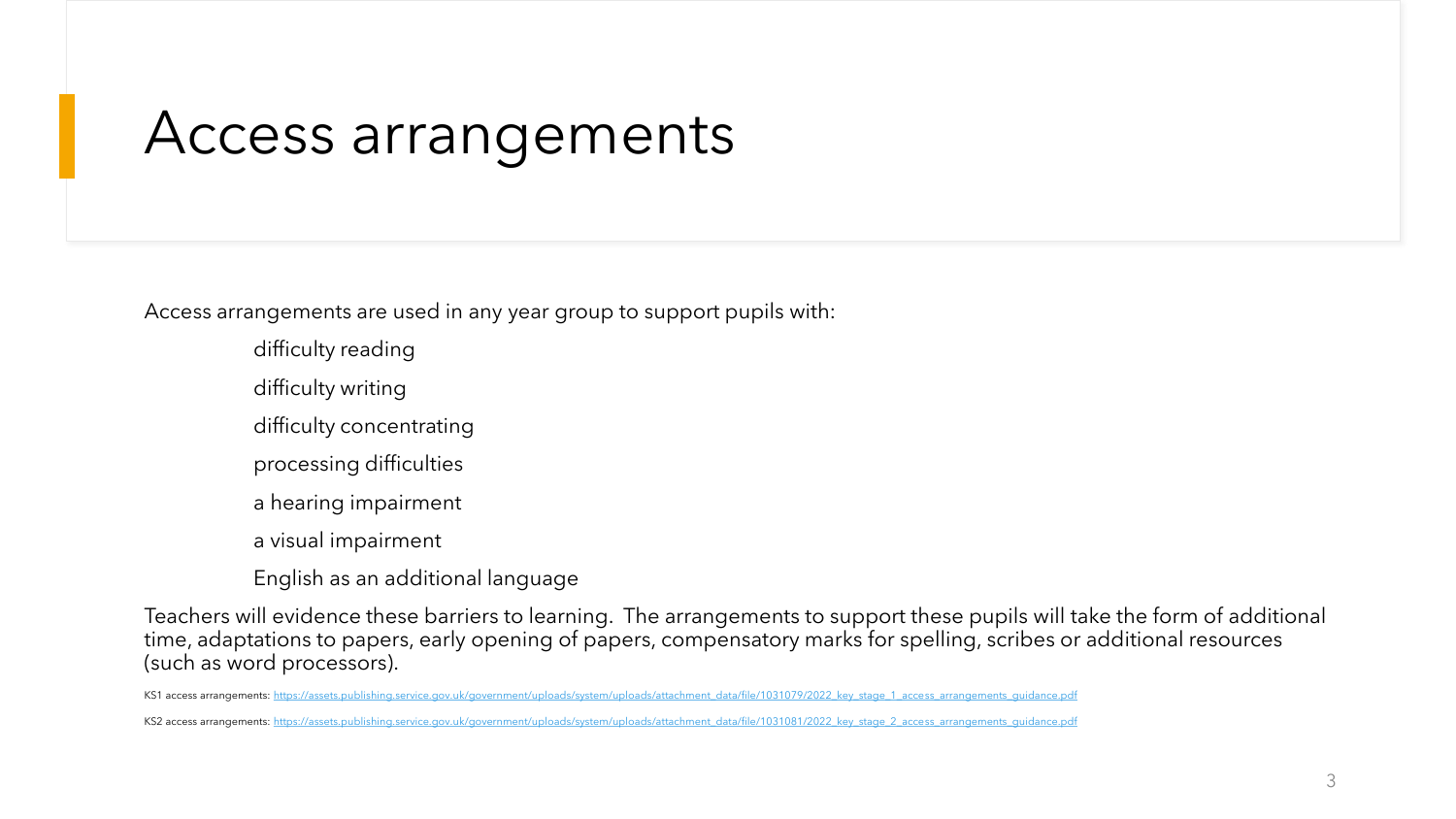## Phonics screening check

#### Year 1 pupils

(+ any Year 2 children who did not pass/were absent in the Autumn)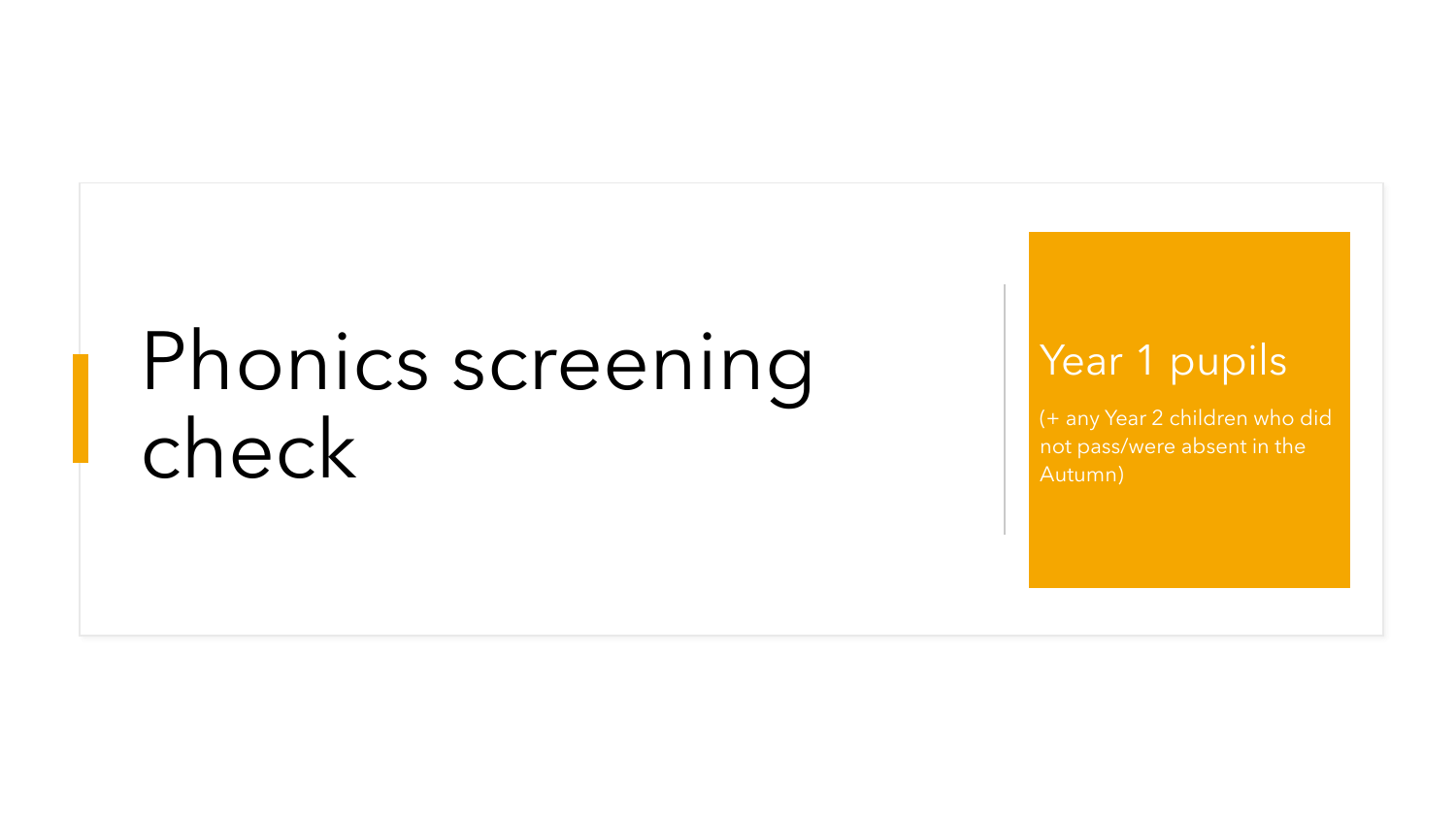## Phonics screening check

- It exists to give teachers and parents information on how a pupil is progressing in phonics.
- It is administered in June to all pupils in Year 1. Your child's class teacher will administer the check.
- It consists of 40 words a mixture of pseudo words and real words. Pupils need to say 32 accurately to pass the check.
- Each check will take approximately 10 minutes.
- If a child does not pass the check, they will undertake another check at the end of Year 2.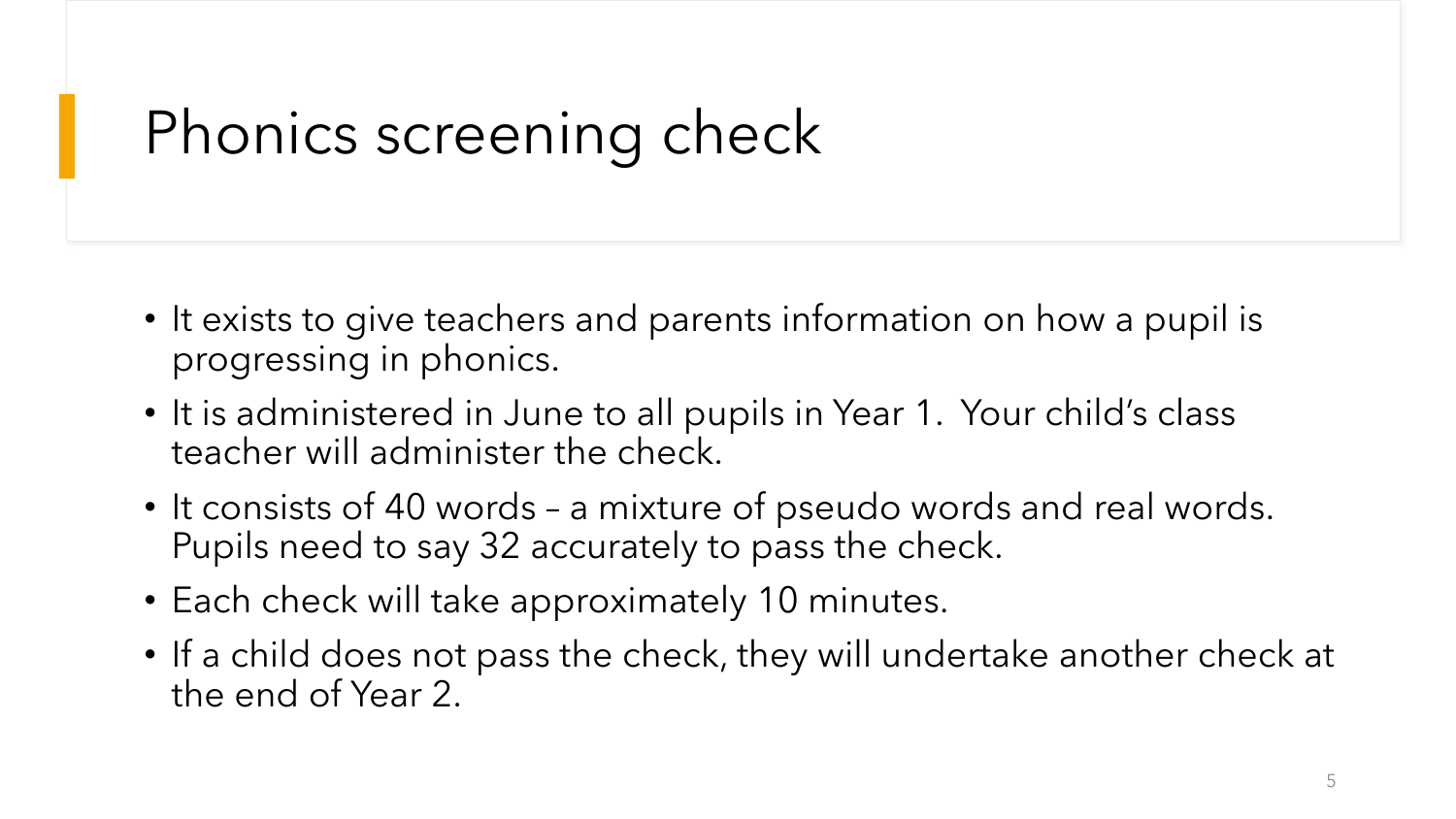## $KS1$   $SATs$  Year 2 pupils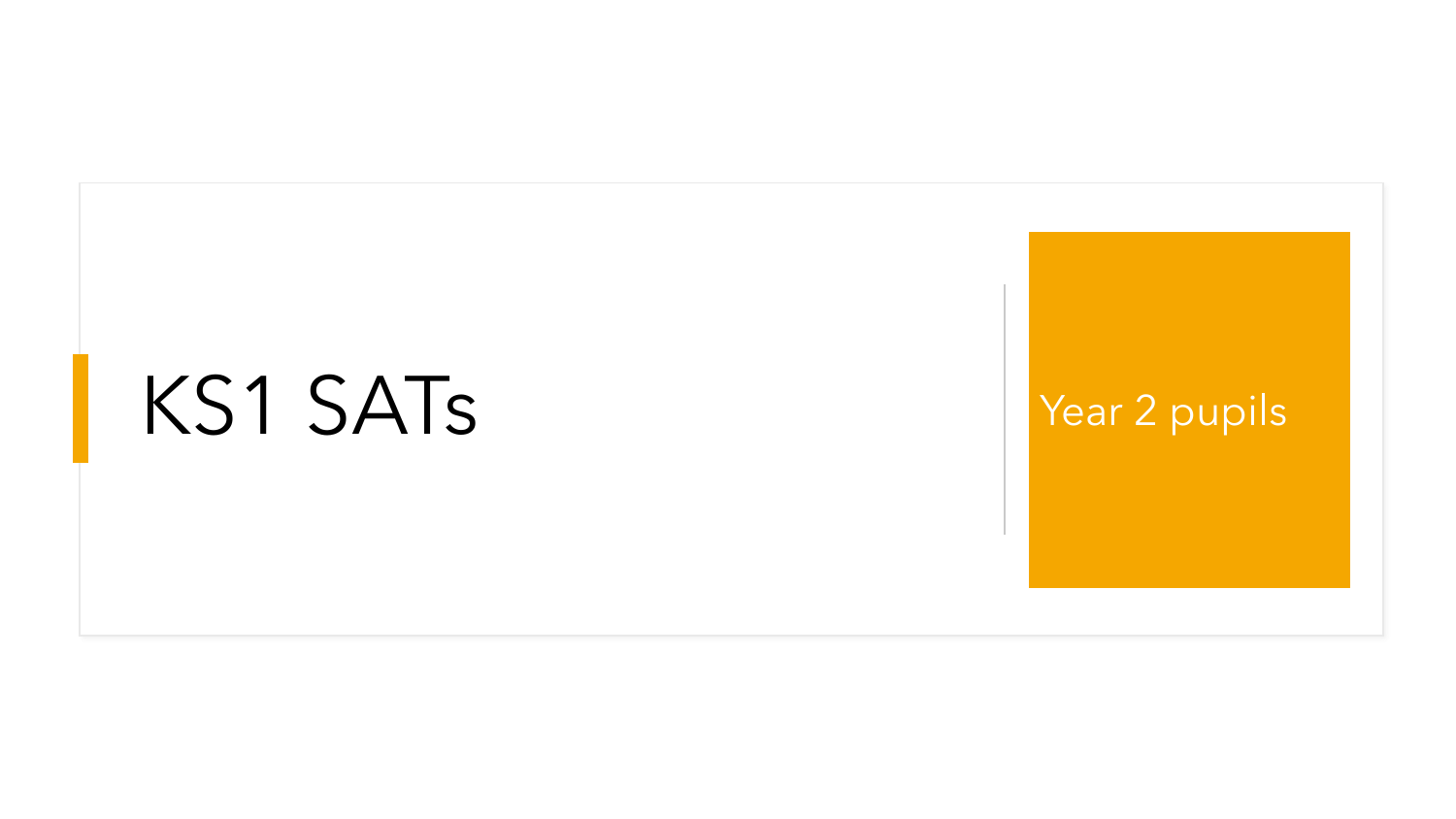#### KS1 SATs

- Take place throughout May.
- Children will sit two papers in Reading, two papers in Maths (arithmetic and reasoning) a paper in Grammar and Punctuation and a short spelling test.
- These will be administered in small groups by your child's class teacher.
- These tests are used to inform the class teacher's assessment.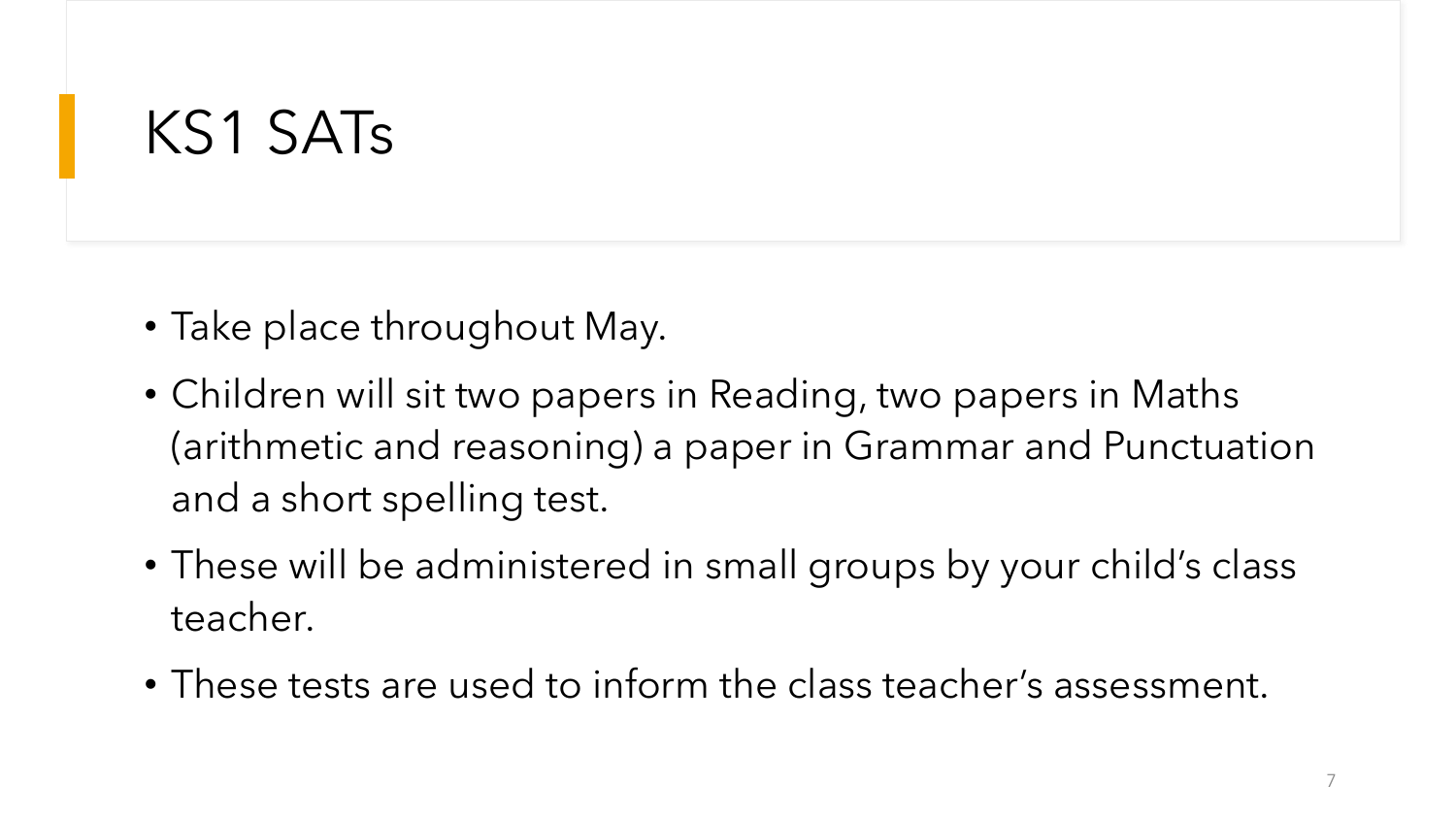#### KS1 administration

- In reading, teachers cannot read to individuals or to a group, except for the practice page and practice questions.
- In maths, teachers may read questions to a pupil, but only words and numbers and not mathematical symbols. They may point to parts of the test paper such as charts, diagrams, statements and equations but they must not explain the information or help the pupil by interpreting it.
- In spelling, teachers should take care not to overemphasise spelling when reading out the words that pupils need to spell. In grammar, they may explain words to help the pupil understand the context and instructions, such as 'tick', 'beads', 'box', or clarify that 'Aisha' is a child's name. They must not explain any subject-specific vocabulary that might give the pupil an advantage, such as 'comma'.

[https://assets.publishing.service.gov.uk/government/uploads/system/uploads/attachment\\_data/file/1060454/2022\\_Key\\_stage\\_1\\_Test\\_administ](https://assets.publishing.service.gov.uk/government/uploads/system/uploads/attachment_data/file/1060454/2022_Key_stage_1_Test_administration_guidance.pdf) ration\_quidance.pdf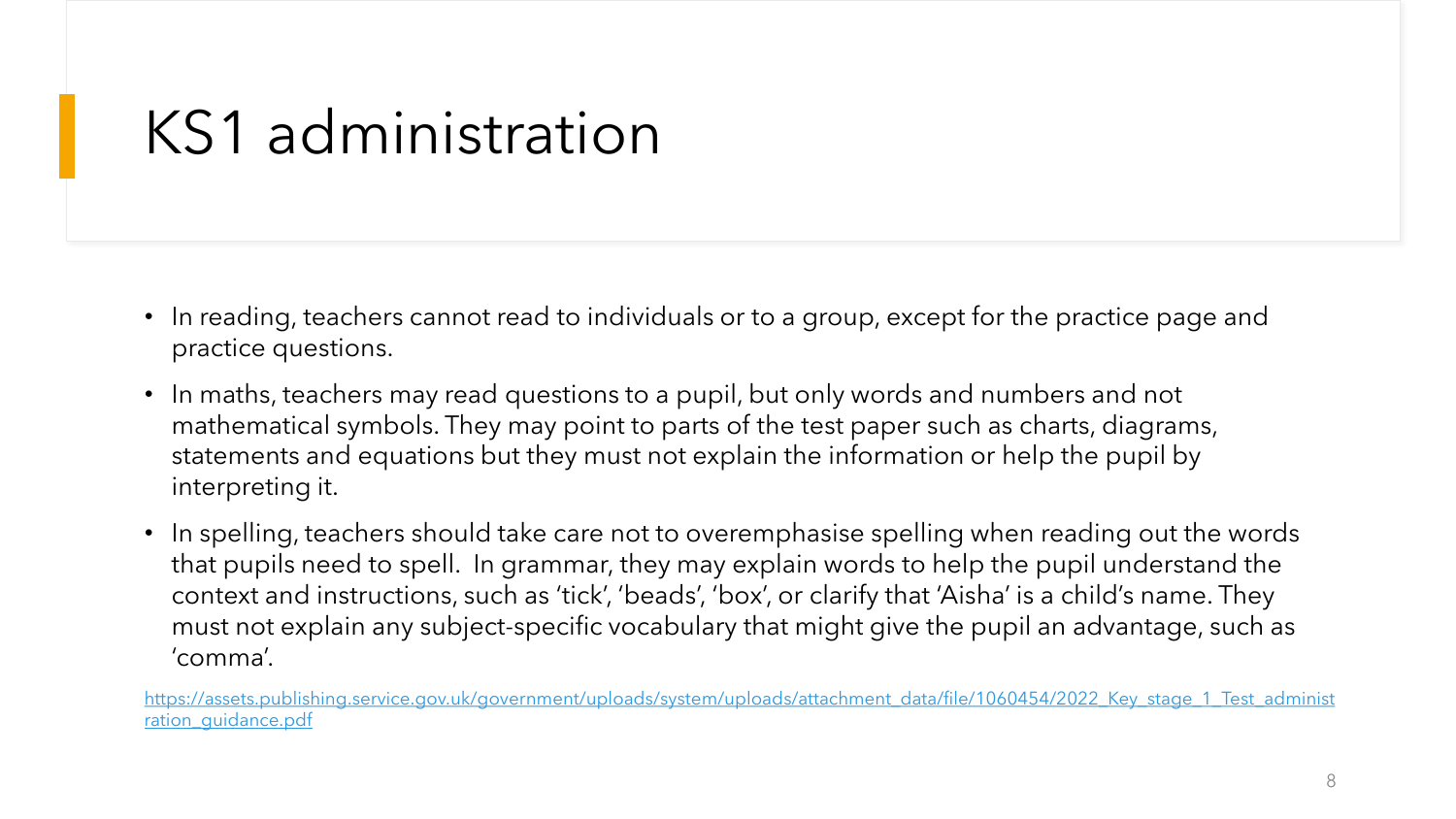### KS1 Teacher Assessment

Teacher Assessment is based on a broad range of evidence from across the curriculum and knowledge of how a pupil has performed over time and in a variety of contexts. It is carried out as part of teaching and learning. Teachers must consider the pupil's:

- written, practical and oral classwork
- results from the statutory KS1 tests in English reading and mathematics

**Your child's Writing Assessment is based solely on their written and practical classwork. Reading and Maths will also consider your child's SATs results.**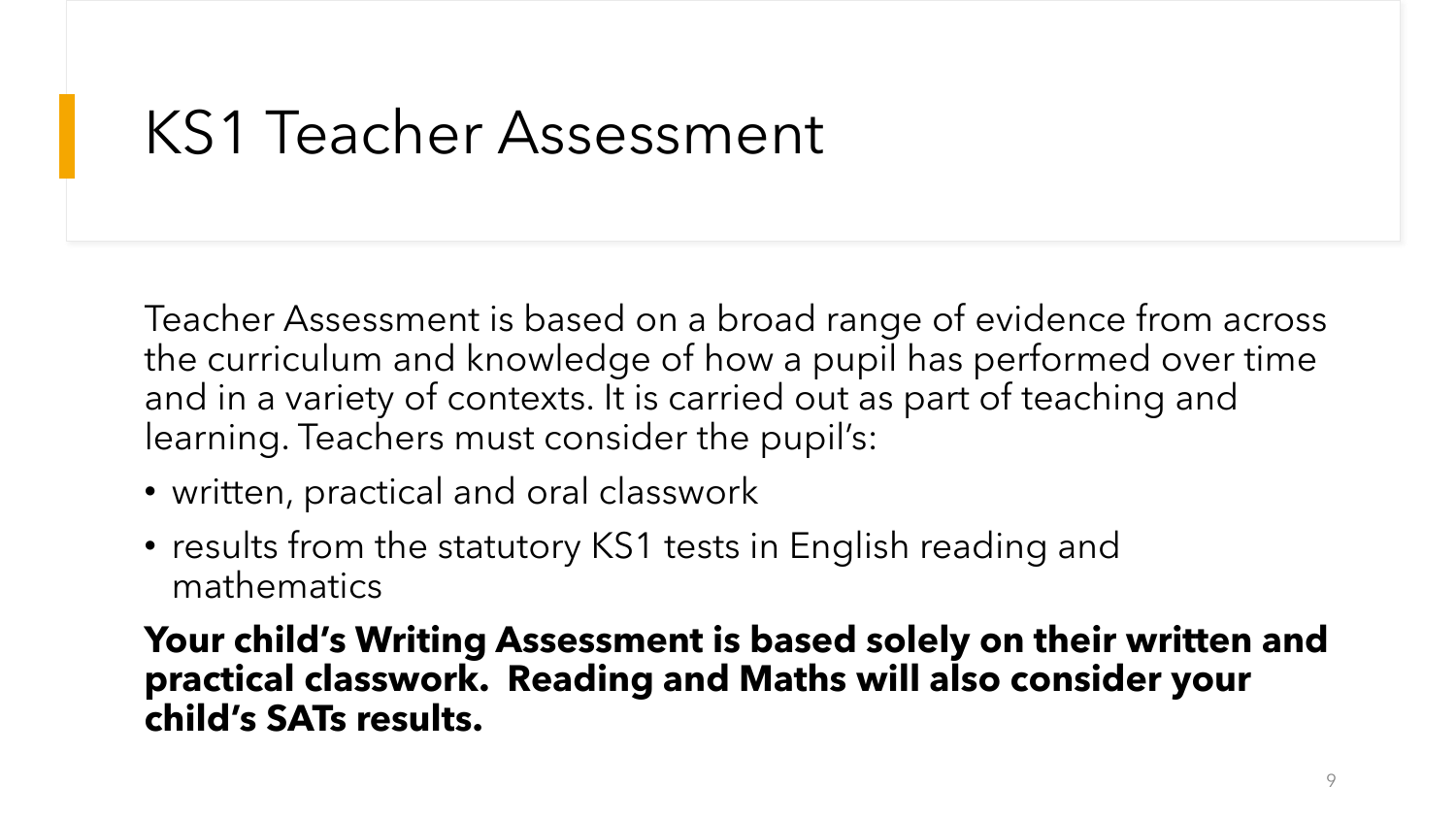# Multiplication Checker Year 4 pupils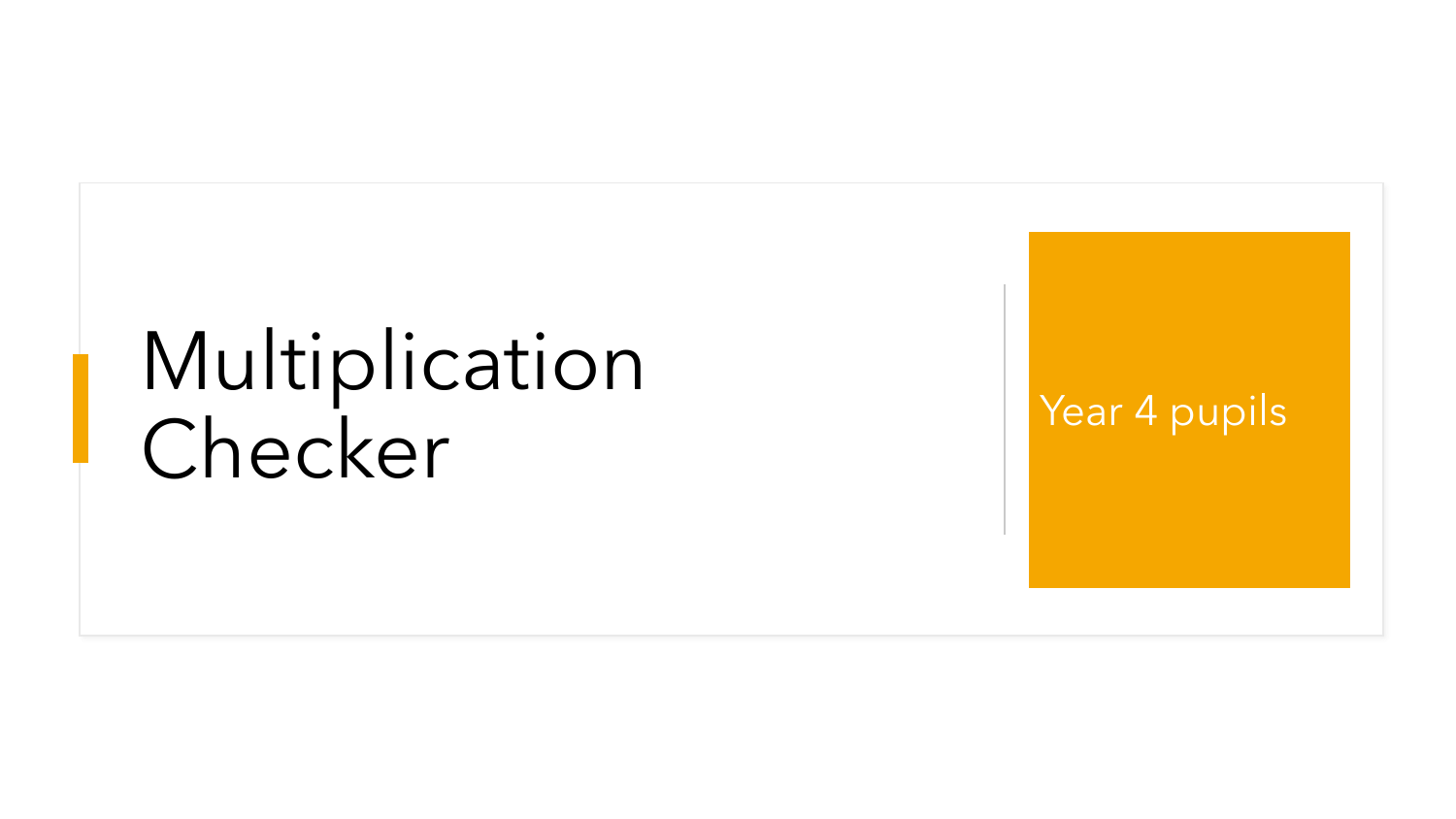### Y4 Multiplication Checker

- Statutory for all Year 4 pupils in 2022.
- 25 timed questions completed in classrooms on an iPad.
- Testing will take place in the week beginning 13<sup>th</sup> June.
- Purpose is to identify pupils who may need additional support in UKS2.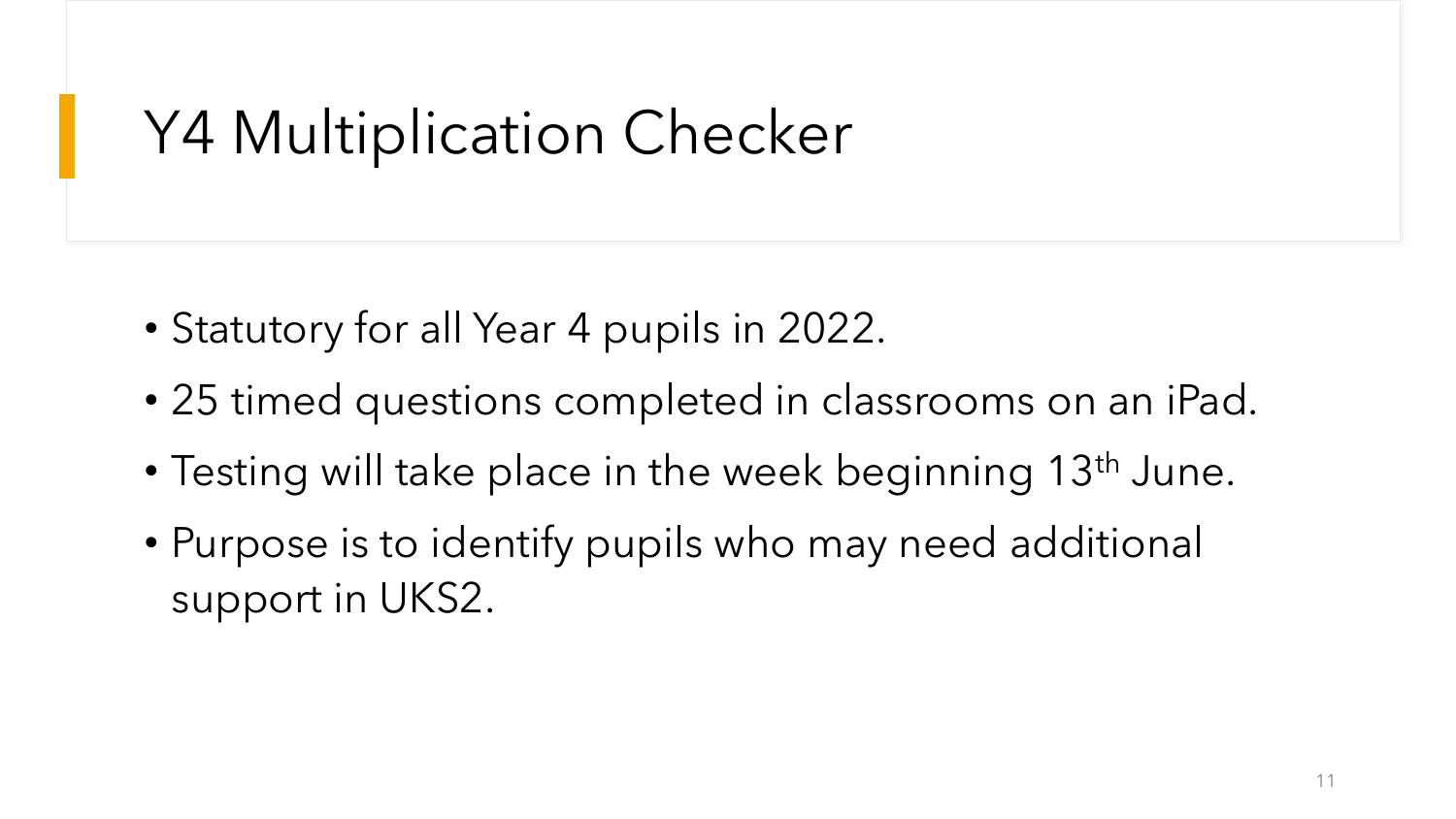## KS2 SATs Year 6 pupils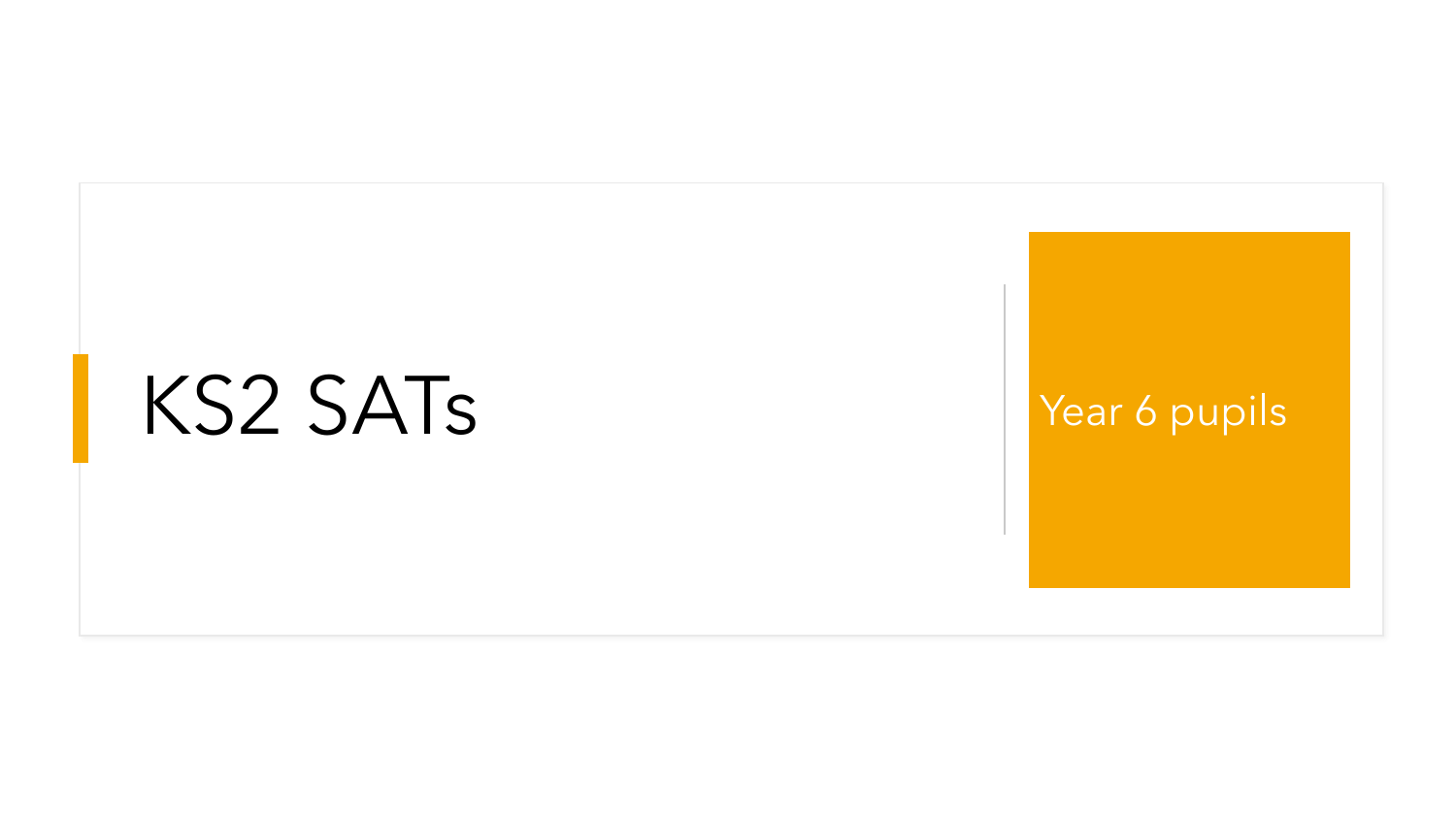#### SATs week timetable

| <b>Date</b>                    | <b>Tests</b>                                                                                                                                                      |
|--------------------------------|-------------------------------------------------------------------------------------------------------------------------------------------------------------------|
| Monday 10 <sup>th</sup> May    | <b>English Grammar Punctuation and Spelling</b><br>Paper 1 (Questions) (45mins)<br><b>English Grammar Punctuation and Spelling</b><br>Paper 2 (Spelling) (10mins) |
| Tuesday 11 <sup>th</sup> May   | English Reading (1hr)                                                                                                                                             |
| Wednesday 12 <sup>th</sup> May | Mathematics Paper 1 (Arithmetic) (30mins)<br>Mathematics Paper 2 (Reasoning) (40mins)                                                                             |
| Thursday 13th May              | Mathematics Paper 3 (Reasoning) (40mins)                                                                                                                          |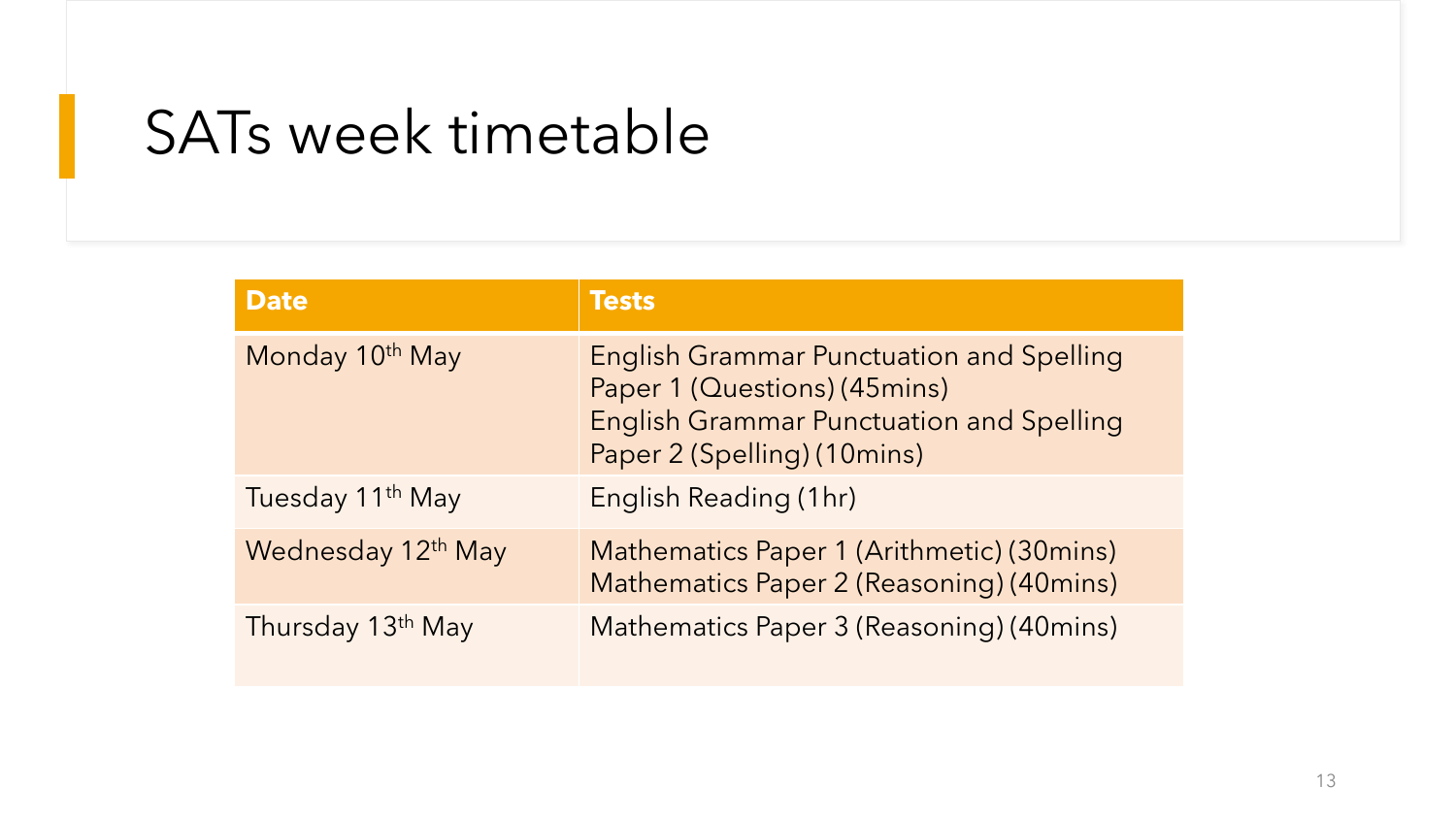#### KS2 administration

- In grammar, teachers may explain or rephrase a question provided they do not give away subjectspecific information. For example, if a question asks to "insert a pair of commas", 'insert' may be explained, but not 'commas'. In spelling, teachers should take care not to overemphasise spelling when reading out the words pupils need to spell.
- In reading, no part of the reading answer booklet or reading booklet may be read to pupils or rephrased. If a pupil asks a question about test content, teachers must not explain the meanings of any words or expressions.
- In maths, if a pupil requests it, a question may be read to them on a one-to-one basis. Teachers can read words and numbers but not mathematical symbols. At a pupil's request, teachers may point to parts of the test paper such as charts, diagrams, statements and equations, but teachers must not explain the information or help the pupil by interpreting it.

[https://assets.publishing.service.gov.uk/government/uploads/system/uploads/attachment\\_data/file/1060455/2022\\_KS2\\_Test\\_Administration\\_](https://assets.publishing.service.gov.uk/government/uploads/system/uploads/attachment_data/file/1060455/2022_KS2_Test_Administration_Guidance.pdf) Guidance.pdf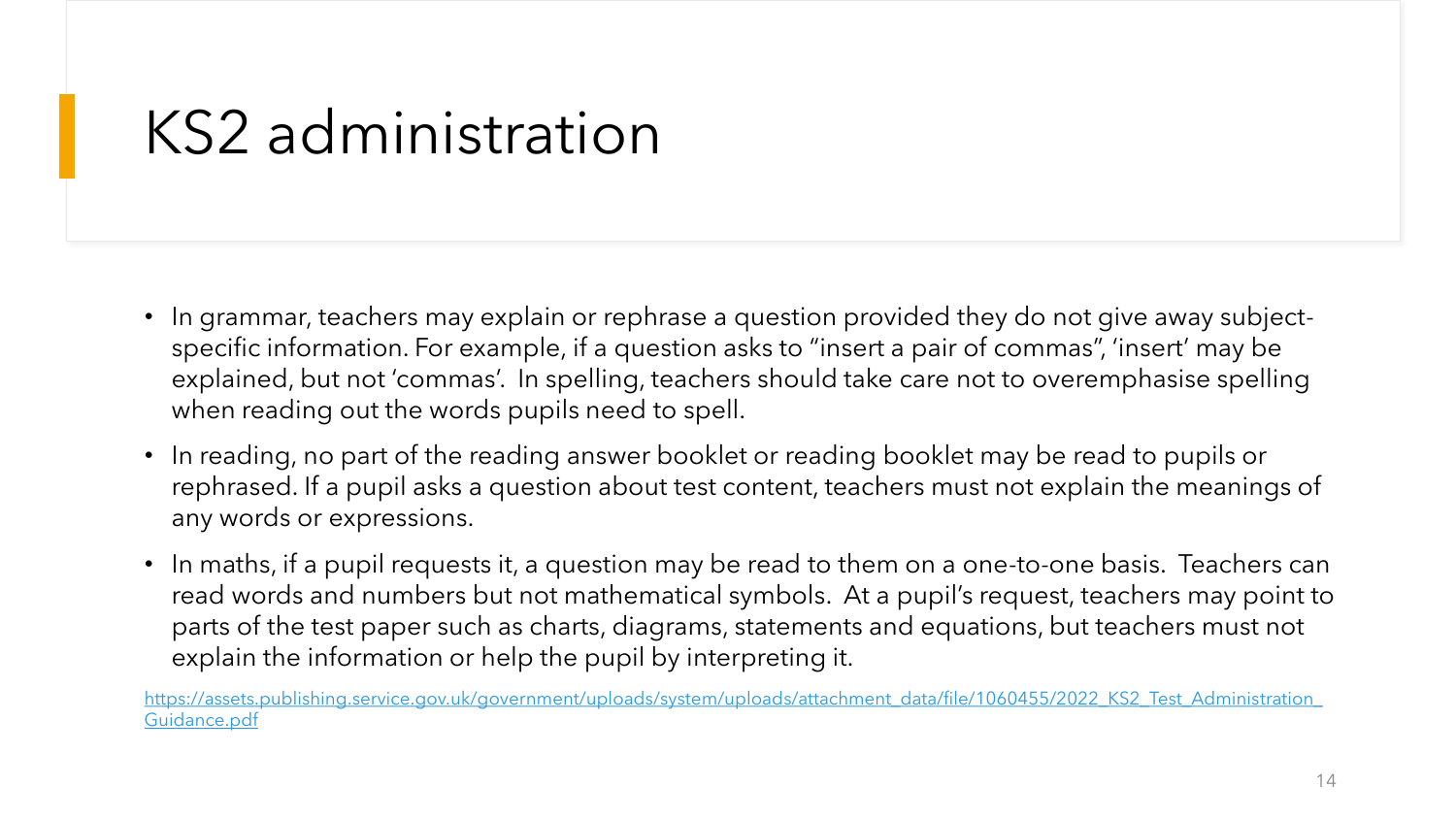### KS2 Teacher Assessment - writing

- Teachers will assess a pupil against a range of statements that relate to the KS2 English curriculum.
- Pupils' writing, on which teachers base their judgements, must be produced independently by the pupil.
- Teachers are given flexibility in reaching a rounded judgement about a pupil's overall attainment in writing.